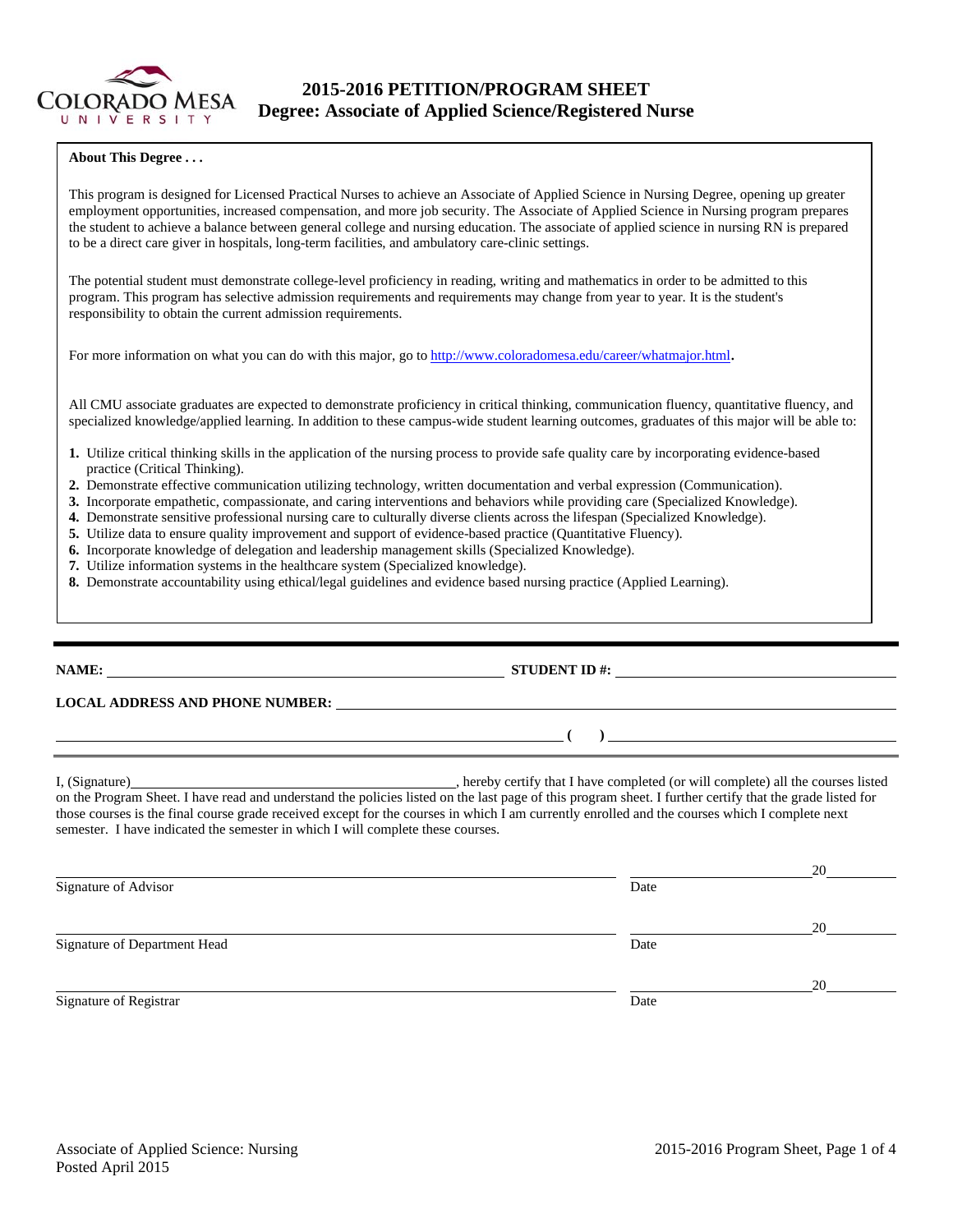### **DEGREE REQUIREMENTS:**

- Minimum of 60 semester hours total (A minimum of 15 of the final 30 semester hours of credit at CMU).
- 2.00 cumulative GPA or higher in all CMU coursework
- 2.00 GPA or higher in all prerequisite and nursing courses
- Pre-collegiate courses (usually numbered below 100) cannot be used for graduation.
- The Essential Learning courses and prerequisites must be completed prior to beginning the NURS courses.
- A student must follow the CMU graduation requirements either from 1) the program sheet for the major in effect at the time the student officially declares a major; or 2) a program sheet for the major approved for a year subsequent to the year during which the student officially declares the major and is approved for the student by the department head. Because a program may have requirements specific to the degree, the student should check with the faculty advisor for additional criteria. It is the student's responsibility to be aware of, and follow, all requirements for the degree being pursued. Any exceptions or substitutions must be approved by the student's faculty advisor and Department Head.
- When filling out the program sheet a course can be used only once. See the "Undergraduate Graduation Requirements" in the catalog
- for additional graduation information. 18 credits will be awarded for prior registered nursing coursework
- according to the Colorado Articulation Model.

**ESSENTIAL LEARNING REQUIREMENTS** (Minimum 15

semester hours) See the current catalog for a list of courses that fulfill the requirements below. If a course is on the Essential Learning list of options and a requirement for your major, you must use it to fulfill the major requirement and make a different selection within the Essential Learning requirement. The Essential Learning capstone course and corequisite Essential Speech course (required for bachelor's degrees) cannot be used as options for the below requirements.

| Course No Title                                                                           |   | Sem.hrs Grade Term/Trns                                                                                                   |
|-------------------------------------------------------------------------------------------|---|---------------------------------------------------------------------------------------------------------------------------|
| <b>Communication</b> (6 semester hours)                                                   |   |                                                                                                                           |
| <b>ENGL 111 English Composition</b>                                                       | 3 | $\overline{\phantom{a}}$                                                                                                  |
| ENGL 112*English Composition                                                              | 3 |                                                                                                                           |
| <b>Math</b> (Minimum 3 semester hours)                                                    |   |                                                                                                                           |
| MATH 110* or higher (MATH 113 suggested for BSN, MATH 110 will                            |   |                                                                                                                           |
| not count toward the BSN)                                                                 |   |                                                                                                                           |
|                                                                                           | 3 |                                                                                                                           |
| Social Sciences, Natural Science, Fine Arts or Humanities ~<br>(Minimum 6 semester hours) |   |                                                                                                                           |
|                                                                                           |   |                                                                                                                           |
| PSYC 233* Human Growth & Development 3                                                    | 3 | <u> 1999 - Jan Barnett, politik eta politik eta politik eta politik eta politik eta politik eta politik eta politik e</u> |
| <b>WELLNESS REQUIREMENT</b> (2 semester hours)                                            |   |                                                                                                                           |
| KINE 100 Health and Wellness                                                              |   |                                                                                                                           |
|                                                                                           |   |                                                                                                                           |

Course No Title Sem.hrs Grade Term/Trns

#### **Foundation Prerequisites Courses** (12 semester hours)

|                  | BIOL *209 Human Anat & Physiology                          |  |  |  |
|------------------|------------------------------------------------------------|--|--|--|
|                  | BIOL *209L Human Anat & Physiology Lab 1                   |  |  |  |
|                  | BIOL *210 Human Anat & Physiology II                       |  |  |  |
|                  | BIOL *210L Human Anat & Physiology II                      |  |  |  |
|                  | Lab                                                        |  |  |  |
| <b>BIOL</b> *241 | Pathophysiology                                            |  |  |  |
| <b>PSYC 233</b>  | This course is counted with the Essential Learning         |  |  |  |
|                  | courses, but is a prerequisite for the L.P.N. to A.A.S. in |  |  |  |
|                  | $\mathbf{M}$ . The contract of $\mathbf{M}$                |  |  |  |

Nursing program. \*BIOL 209/209L, BIOL 210/210L and BIOL 241 must have been completed within five years prior to applying to the nursing program.

#### **ASSOCIATE OF APPLIED SCIENCE IN NURSING COURSE**

**REQUIREMENTS**

(45 semester hours)

#### **Semester 1:**

| <b>NURS 206</b>       | <b>Advanced Concepts of</b>    |                      |  |
|-----------------------|--------------------------------|----------------------|--|
|                       | Medical-Surgical Nursing I     | 3                    |  |
| <b>NURS 206L</b>      | <b>Advanced Concepts of</b>    |                      |  |
|                       | Medical-Surgical Nursing I     | $\overline{c}$       |  |
| <b>NURS 288</b>       | Practicum: Health and Physical |                      |  |
|                       | <b>Assessment for Nursing</b>  | 2                    |  |
| <b>NURS 200</b>       | <b>Role Transition</b>         | 1                    |  |
| <b>NURS 286</b>       | Adv. Pharm for Nurses          | $\mathfrak{D}$       |  |
|                       |                                |                      |  |
| Semester 2:           |                                |                      |  |
|                       |                                |                      |  |
| <b>NURS 217</b>       | Leadership for Professional    |                      |  |
|                       | <b>Nursing Practice</b>        | $\overline{c}$       |  |
| <b>NURS 211</b>       | Nursing Care of Psychiatric    |                      |  |
|                       | <b>Clients</b>                 | 3                    |  |
| <b>NURS 211L</b>      | Nursing Care of Psychiatric    |                      |  |
|                       | Clients                        | 1                    |  |
|                       |                                |                      |  |
| Semester 3:           |                                |                      |  |
| <b>NURS 210</b>       | Nursing Care of Complex OB     |                      |  |
|                       | and Pediatrics                 | 3                    |  |
| <b>NURS 210L</b>      | Nursing Care of Complex OB     |                      |  |
|                       | and Pediatrics                 | 1                    |  |
| <b>NURS 216</b>       | <b>Advanced Concepts of</b>    |                      |  |
|                       | Medical-Surgical Nursing II    | $\mathfrak{D}$       |  |
| <b>NURS 216L</b>      | <b>Advanced Concepts of</b>    |                      |  |
|                       | Medical-Surgical Nursing II    | 3                    |  |
| <b>NURS 289</b>       | Capstone: Comprehensive        |                      |  |
|                       |                                |                      |  |
|                       |                                |                      |  |
| Prior LPN course work | Nursing Internship             | $\overline{2}$<br>18 |  |

\*Required by this program

|  | This degree includes 18 hours of credit for prior coursework to be licensed as a LPN: |  |  |
|--|---------------------------------------------------------------------------------------|--|--|
|--|---------------------------------------------------------------------------------------|--|--|

| <b>LPN</b> $(18 \text{ credit hours})$ |  |
|----------------------------------------|--|
| Previous Degree                        |  |
| School                                 |  |
| <b>Graduation Date</b>                 |  |
| <b>NLN</b> Accredited                  |  |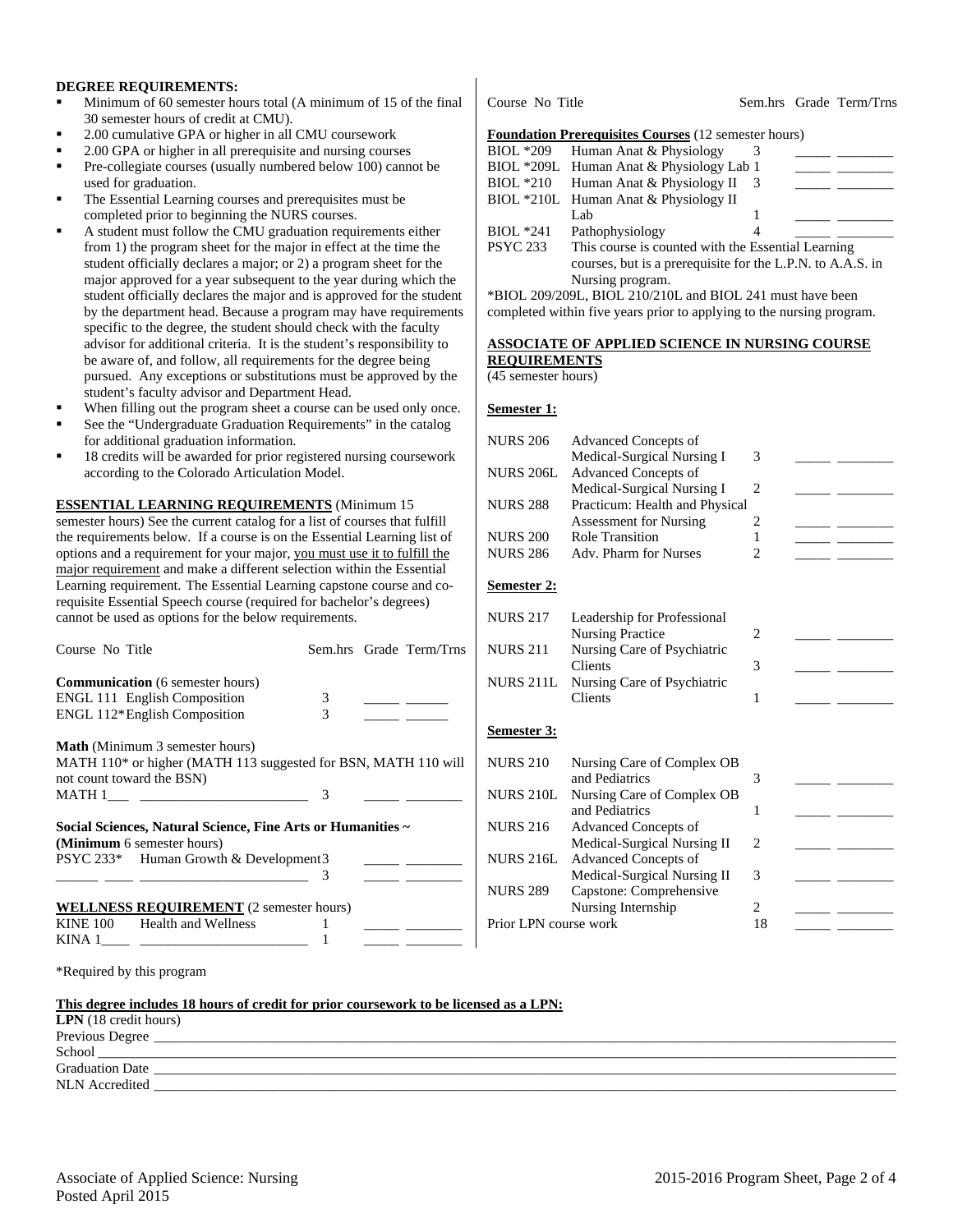# **Crosswalk between CMU and CCC nursing curriculum**

| <b>Colorado Mesa University Curriculum</b>                                 | <b>Community College RN Curriculum</b>                         |
|----------------------------------------------------------------------------|----------------------------------------------------------------|
| NURS 288 Practicum: Health & Assessment for Nurs. (2)                      | No class in CCC curriculum                                     |
| NURS 107 Nursing Concepts & Skills (3)                                     | NUR 109 Fundamentals of Nursing (8)                            |
| NURS 107L Nursing Concepts & Skills Lab (2)                                |                                                                |
| NURS 108 Nursing Concepts & Skills II (3)                                  |                                                                |
| NURS 108L Nursing Concepts & Skills II Lab (1)                             |                                                                |
| NURS 171L Expanded Clinical: Application of Fundamentals Skills Lab<br>(2) |                                                                |
| NURS 112 Basic Concepts of Pharmacology (2)                                | NUR 112 Basic Concepts of Pharmacology (2)                     |
| No class in CMU curriculum                                                 | HPR 108 Dietary Nutrition (1)                                  |
| NURS 101 Pharmacology Calculations (1)                                     | MAT 103 Math for Clinical Calculations (3)                     |
| NURS 106 Medical & Surgical Nursing Concepts (6)                           | NUR 106 Medical and Surgical Nursing Concepts (9)              |
| NURS 106L Medical & Surgical Nursing Concepts Lab (1)                      |                                                                |
| NURS 172L Application of Medical/Surgical Skills Lab (3)                   |                                                                |
| NURS 117 Nursing Care of Childbearing Family (2)                           | NUR 150 Obstetric and Pediatric Nursing (7)                    |
| NURS 117L Nursing Care of Childbearing Family Lab (1)                      |                                                                |
| NURS 118 Nursing Care of Children (2)                                      |                                                                |
| NURS 118L Nursing Care of Children Lab (1)                                 |                                                                |
| NURS 210 Nursing Care of Complex OB and Peds (3)                           |                                                                |
| NURS 210L Nursing Care of Complex OB/Peds Lab (2)                          |                                                                |
| BIOL 241 Pathophysiology (4)                                               | BIO 216 Pathophysiology (4)                                    |
| NURS 156 Socialization into Practical Nursing (1)                          | NUR 169 Transition into Practical Nursing (5)                  |
| NURS 200 Role Transition (1)                                               | NUR 199 Transition from LPN to ADN (4)                         |
| NURS 206 Adv. Concepts of Med/Surg Nursing (3)                             | NUR 206 Advanced Concepts of Medical-Surgical Nursing I<br>(8) |
| NURS 206L Adv. Concepts of Med/Surg Nursing Lab (2)                        |                                                                |
| -NURS 286 Adv. Pharm for Nurses (2)                                        | NUR 212 Pharmacology II (2)                                    |
| NURS 211 Nursing Care of Psychiatric Clients (3)                           | NUR 211 Nursing Care of Psychiatric Clients (4)                |
| NURS 211L Nursing Care of Psychiatric Clients (2)                          |                                                                |
| NURS 216 Adv. Concepts of Med/Surg Nursing II (2)                          | NUR 216 Advanced Concepts of Medical-Surgical Nursing II       |
|                                                                            | (6)                                                            |
| NURS 216L Adv. Concepts of Med/Surg Nurs II Lab (2) 2                      |                                                                |
| NURS 217 Leadership for Prof. Nursing Practice (2)                         | NUR 230 Leadership, Management and Trends (5)                  |